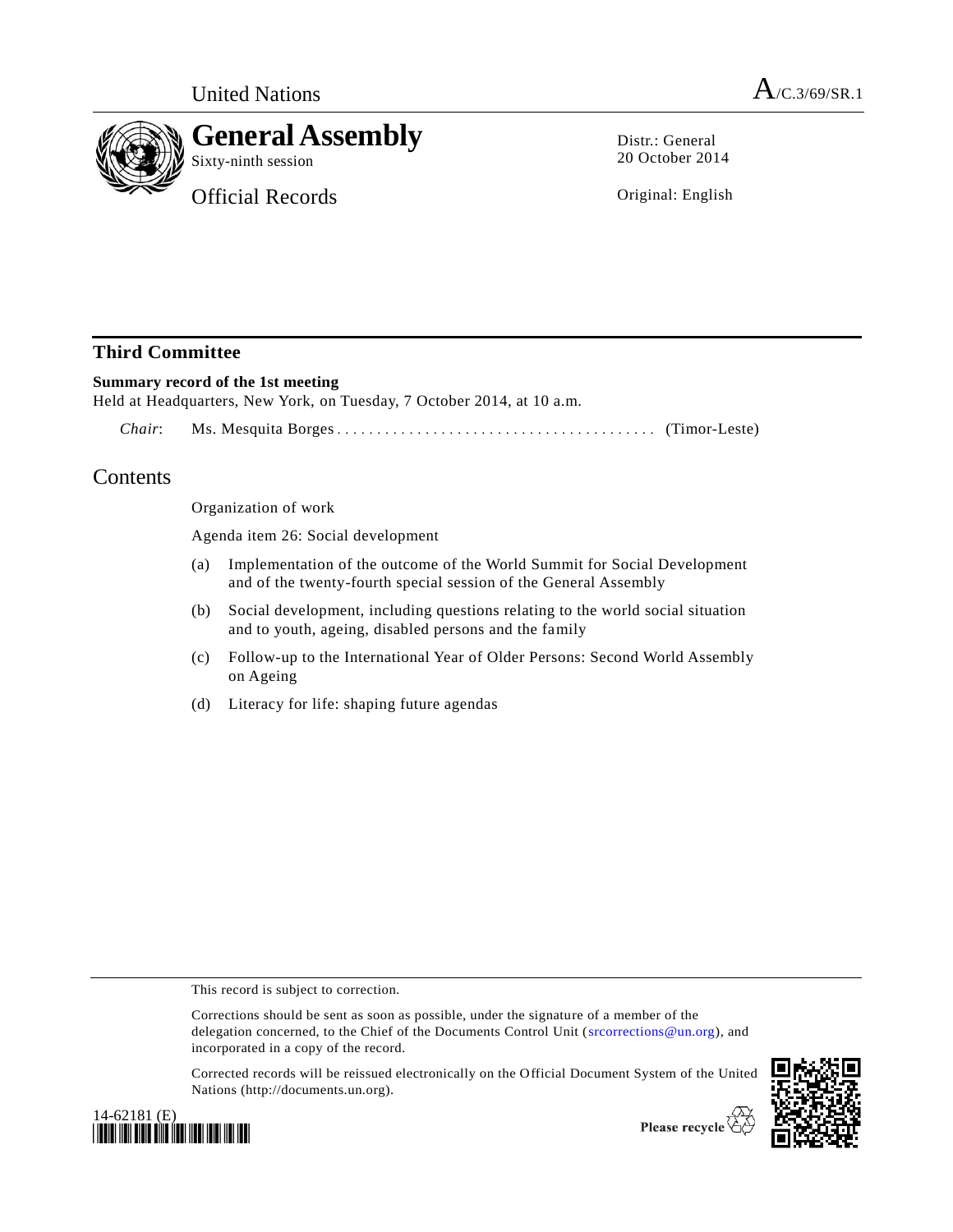*The meeting was called to order at 10.10 a.m.*

#### **Organization of work** [\(A/69/250,](http://undocs.org/A/69/250) [A/C.3/69/1,](http://undocs.org/A/C.3/69/1) [A/C.3/69/L.1/Rev.1](http://undocs.org/A/C.3/69/L.1/Rev.1) and [A/C.3/69/L.1/Add.1/Rev.1\)](http://undocs.org/A/C.3/69/L.1/Add.1/Rev.1)

1. **The Chair** said that the letter from the President of the General Assembly concerning the allocation of agenda items to the Committee was contained in document [A/C.3/69/1.](http://undocs.org/A/C.3/69/1) [Th](http://undocs.org/A/C.3/69/1..)e list of documents issued under each agenda item was contained in document [A/C.3/69/L.1/Add.1/Rev.1.](http://undocs.org/A/C.3/69/L.1/Add.1/Rev.1) [Sh](http://undocs.org/A/C.3/69/L.1/Add.1/Rev.1..)e drew attention to the guidelines concerning the conduct of work set forth in the report of the General Committee [\(A/69/250\)](http://undocs.org/A/69/250).

2. She took it that the Committee wished to approve the organization of work as contained in documents [A/C.3/69/L.1](http://undocs.org/A/C.3/69/L.1) and [A/C.3/69/L.1/Add.1/Rev.1.](http://undocs.org/A/C.3/69/L.1/Add.1/Rev.1)

*3. It was so decided.*

4. **The Chair** said that she took it that, following past practice, the Committee wished to extend invitations to special procedure mandate holders of the Human Rights Council, chairs of treaty bodies or working groups and other experts, to submit their reports to the Committee.

*5. It was so decided.* 

#### **Agenda item 26: Social development**

- **(a) Implementation of the outcome of the World Summit for Social Development and of the twenty-fourth special session of the General Assembly** [\(A/69/157\)](http://undocs.org/A/69/157)
- **(b) Social development, including questions relating to the world social situation and to youth, ageing, disabled persons and the family**  [\(A/69/61-E/2014/4](http://undocs.org/A/69/61) an[d A/69/187\)](http://undocs.org/A/69/187)
- **(c) Follow-up to the International Year of Older Persons: Second World Assembly on Ageing**  [\(A/69/180\)](http://undocs.org/A/69/180)
- **(d) Literacy for life: shaping future agendas**  [\(A/69/183\)](http://undocs.org/A/69/183)

6. **Mr. Gonnot** (Chief, Social Integration Branch of the Social Policy and Development Division, Department of Economic and Social Affairs (DESA)), introducing the reports of the Secretary-General under agenda item 26 (a), (b) and (c), said that the report on implementation of the outcome of the World Summit for Social Development and of the twenty-fourth

special session of the General Assembly  $(A/69/157)$ provided an overview of the discussions of the Commission for Social Development at its fifty-second session, which had focused on the priority theme of promoting the empowerment of people in achieving poverty eradication, social integration and full employment and decent work for all and also addressed the special needs of Africa and the least developed countries. The report discussed policies and strategies for the achievement of inclusive and sustainable development and highlighted the role of Governments in creating an environment conducive to empowerment through policies to equalize opportunities and targeted measures to reach the most vulnerable and marginalized. Furthermore, it underlined the importance of understanding the social drivers behind development outcomes and the need to broaden the scope of social policy so as to steer social drivers towards social justice, inclusive and equitable economic growth and environmental sustainability. The report recommended that Member States should strive to enhance policy coherence and coordination across the economic, social and environmental dimensions of sustainable development.

7. The report on the preparations for and observance of the twentieth anniversary of the International Year of the Family, in 2014  $(A/69/61-E/2014/4)$  contained examples of family-oriented policies and programmes implemented by Governments and regional and civil society initiatives. It emphasized that making families the focus of social development efforts was an effective way to tackle such persistent development challenges as the intergenerational transfer of poverty and inequality. Changing family structures and growing family instability necessitated urgent action for sustainable livelihoods and better work-family balance. The report concluded that adding a family perspective to the post-2015 development agenda would contribute to empowerment, inequality reduction and sustainable development, and recommended that Member States should consider appropriate ways to advance the family agenda in a coordinated and systematic way within international forums.

8. The report entitled "Realization of the Millennium Development Goals and other internationally agreed development goals for persons with disabilities: a disability-inclusive development agenda towards 2015 and beyond" [\(A/69/187\)](http://undocs.org/A/69/187) set forth options for consideration by the General Assembly to review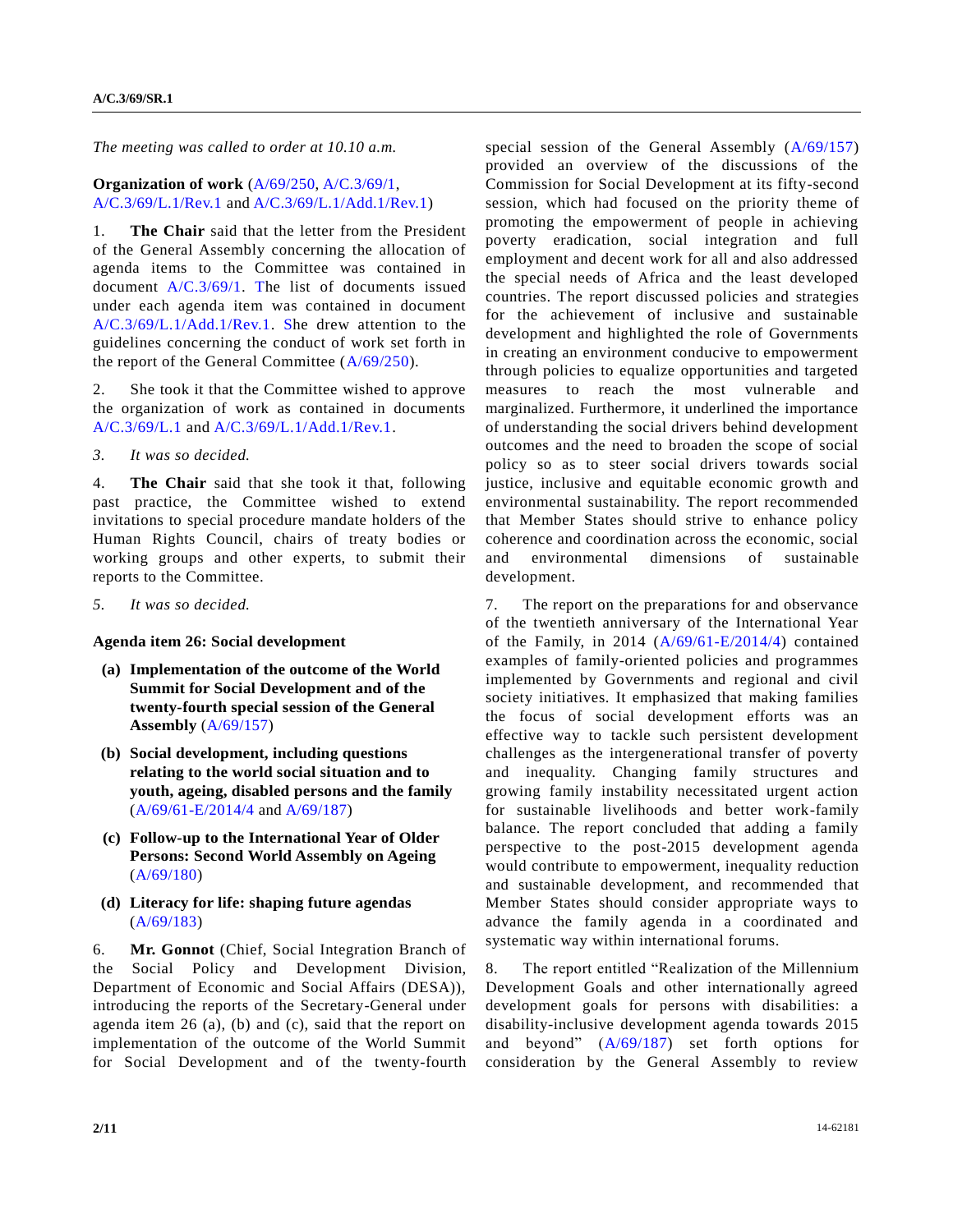progress and promote the implementation of General Assembly resolution 68/3, such as including measurable targets and indicators for disability in post-2015 development frameworks, instituting a periodic global report on disability and development, instigating a systematic review to evaluate and monitor the progress of current mainstreaming efforts by all stakeholders and establishing a coordination mechanism within the United Nations system to address gaps and effectively respond to needs for technical assistance, including capacity-building.

9. The report on the follow-up to the International Year of Older Persons: Second World Assembly on Ageing [\(A/69/180\)](http://undocs.org/A/69/180) focused on two critical issues identified by Member States during the second review and appraisal of the Madrid International Plan of Action on Ageing and at various sessions of the Open-ended Working Group on Ageing, namely, age-based discrimination and neglect, abuse and violence. The report also provided an update on recent regional policy developments, publications and civil society initiatives.

10. **Mr. Ilapavuluri** (United Nations Educational, Scientific and Cultural Organization (UNESCO)), introducing the report of the Director-General of the UNESCO entitled "Literacy for life: shaping future agendas", submitted under agenda item 26 (d), said that UNESCO, as the coordinator and catalyst for intensified collective efforts to promote literacy, had sustained and planned to expand the gains made during the United Nations Literacy Decade. The Decade had promoted an expanded vision of literacy as a foundation for lifelong learning and as a development imperative.

11. Over the previous two decades, the absolute number of non-literate adults had fallen and adult literacy rates had risen steadily. However, progress had been uneven across regions and countries, with three quarters of the 781 million adult illiterates hailing from South and West Asia and sub-Saharan Africa. Moreover, women still constituted two thirds of the world's non-literate population, a proportion that had remained unchanged during that time. Even highincome countries faced literacy challenges. With regard to children, some 58 million children of primary and 63 million children of lower secondary school age had not been enrolled in school in 2012, and an estimated 250 million children of primary school age were failing

to acquire basic reading, writing and mathematics skills.

12. The report stressed that meeting the multiple literacy needs of all age groups was central to building a peaceful, inclusive world. To that end, a sustainable international commitment was required. The report identified five strategic axes for UNESCO action on the global literacy agenda and called on countries, development partners, specialized agencies and other organizations of the United Nations system and civil society to promote literacy and literate environments. It recommended that Member States should integrate literacy into the post-2015 global development and education agenda.

13. **Ms. Sabja** (Plurinational State of Bolivia), speaking on behalf of the Group of 77 and China, said that despite significant progress in a number of areas, much more needed to be done to achieve the shared goals in the field of social development. There was a need for synergy between empowerment policies, on the one hand, and the ongoing work on the social pillar of the Rio+20 outcomes and on developing the post-2015 development agenda, on the other. In order to meet the needs and aspirations of all members of society, an empowering approach would require comprehensive strategies and policy frameworks that went beyond group-specific approaches. Furthermore, supportive national institutional structures and participatory mechanisms were needed, and the United Nations system should be prepared to assist Member States in that regard. The Group of 77 and China reaffirmed its commitment to implementing the Copenhagen Declaration and Programme of Action and other social development initiatives adopted by the General Assembly, including the Millennium Development Goals. It encouraged all Member States and relevant stakeholders to promote and undertake appropriate activities in the coming year to commemorate the twentieth anniversary of the World Summit for Social Development.

14. Poverty was a complex economic and social phenomenon that could not be solved through economic growth alone. People must be placed at the centre of development, and action must be taken to foster inclusive growth and social protection. In that context, the Group of 77 and China expressed grave concern about the constraints placed on the fight against poverty by current global crises, in particular the financial and economic crisis, the food crisis and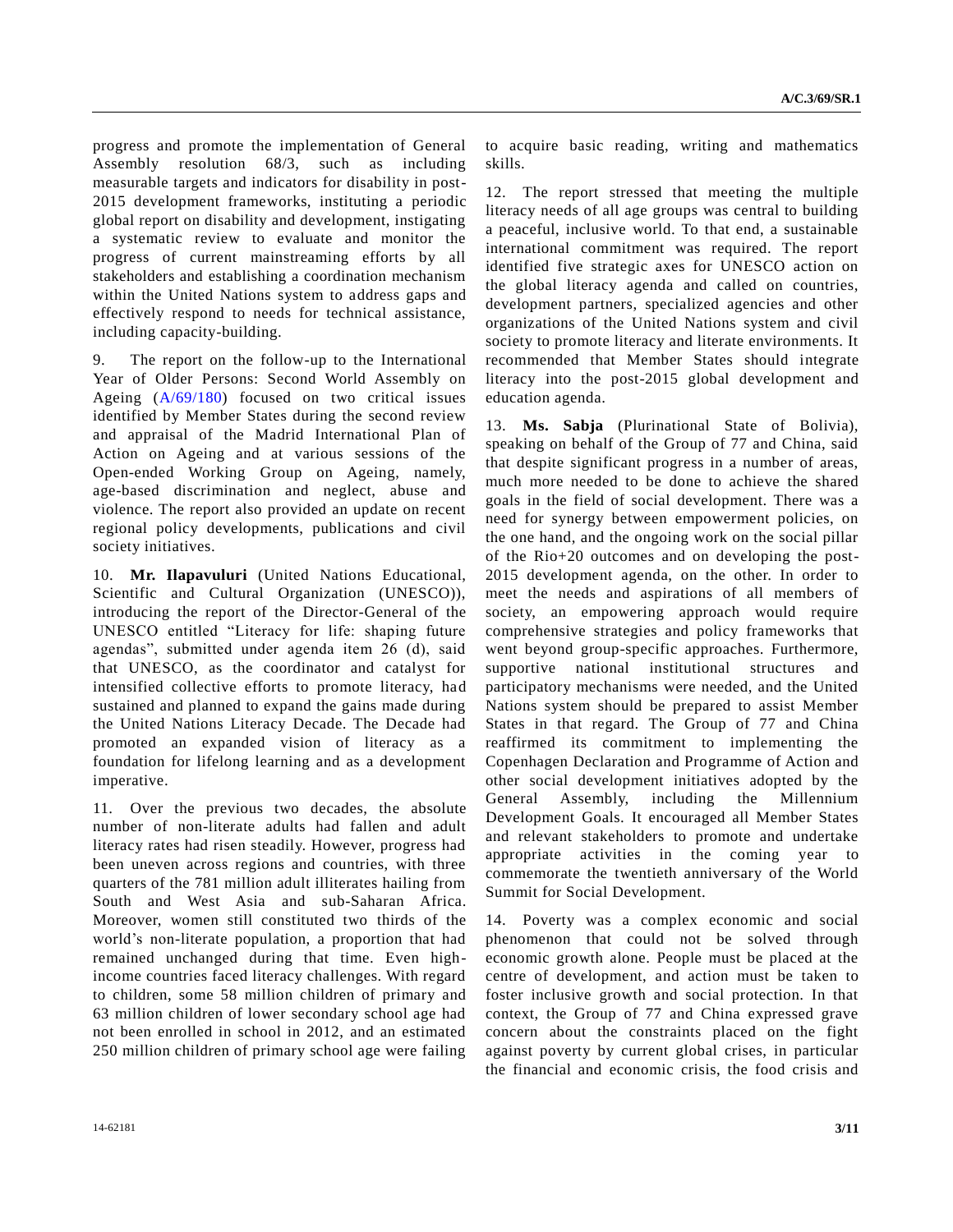continuing food insecurity, the energy crisis and the challenges posed by climate change. In the light of those continuing challenges, implementation of the commitments made at the World Summit for Social Development was more urgent than ever. In compliance with their obligations under international law, States should take further collective action to remove all obstacles to the full realization of the right of peoples to self-determination, particularly those living under colonial domination and foreign occupation.

15. International cooperation, including South-South and triangular cooperation, was crucial to the realization of internationally agreed development goals. The Group of 77 and China called for timely fulfilment by developed countries of their commitments with regard to official development assistance and the global partnership for development. A harmonized trade agenda should support measures for equal market access, in accordance with other multilateral agreements, such as the Enhanced Integrated Framework of the World Trade Organization.

16. The Group of 77 and China welcomed the continued focus on young people and called upon Member States, the United Nations system and relevant stakeholders to implement fully the recommendations contained in the outcome document of the High-level Meeting of the General Assembly on Youth: Dialogue and Mutual Understanding. The Group also acknowledged the contribution of the BYND 2015 Global Youth Summit, held in September 2013, to discussions on the post-2015 development agenda. The observance of the twentieth anniversary of the International Year of the Family would provide a useful opportunity to strengthen national family-centred policies and programmes. As population ageing continued the international community must place its response to that emerging reality in the context of poverty eradication efforts. In that regard, the implementation of the Madrid International Plan of Action on Ageing was crucial to ensuring the exercise by older persons of all human rights and promoting their well-being.

17. **Mr. Gass** (Assistant Secretary-General for Policy Coordination and Inter-Agency Affairs, Department of Economic and Social Affairs, said that collective action must be taken to address the global challenges in the social and humanitarian sphere. With deliberations on the post-2015 development agenda underway, there

was general agreement that people must be at the centre of development and that no one, of any age or background, with or without disability, should be left behind. The post-2015 sustainable development goals should integrate social, economic and environmental realities and bring attention to the principles of social justice and inclusion. Inclusive societies that respected diversity were fundamental to overcoming the barriers to sustainable development.

18. Progress had been made towards realizing the vision of just, equitable and inclusive development. The world continued to make tremendous progress in combating extreme poverty and in areas such as primary school enrolment, disease prevention, drinking water and increasing women's political participation. It had become clear that investment in human capital, agricultural productivity, job creation and active labour market policies were proven means to achieve sustainable growth; building and strengthening inclusive institutions fostered participation, people's empowerment and social inclusion. Much of the progress made had been built on past commitments, which remained integral to moving development forward in an inclusive, equitable and sustainable manner.

19. Solidarity, equality and equity, and the full participation in society of all people, were essential to the achievement of sustainable development and stable, safe and just societies. The reaffirmation by Member States, at the recent World Conference on Indigenous Peoples, of their commitment to collaborate with indigenous peoples with a view to promoting and protecting their rights. was a testament to the international community's desire to recalibrate social issues within the new context of sustainable development. The outcome of the Committee's work at the current session would be instrumental in guiding the 2015-2016 review and policy cycle of the Commission for Social Development.

20. **Mr. Msosa** (Malawi), speaking on behalf of the African Group, said that although Africa had made significant strides in certain areas of social and economic development over the past decade, critical challenges remained in such areas as education, health and access to basic social services. The African Group therefore believed - that poverty eradication should be the overarching priority of the post-2015 development agenda. The African Union Common Position reiterated the need to empower all people, including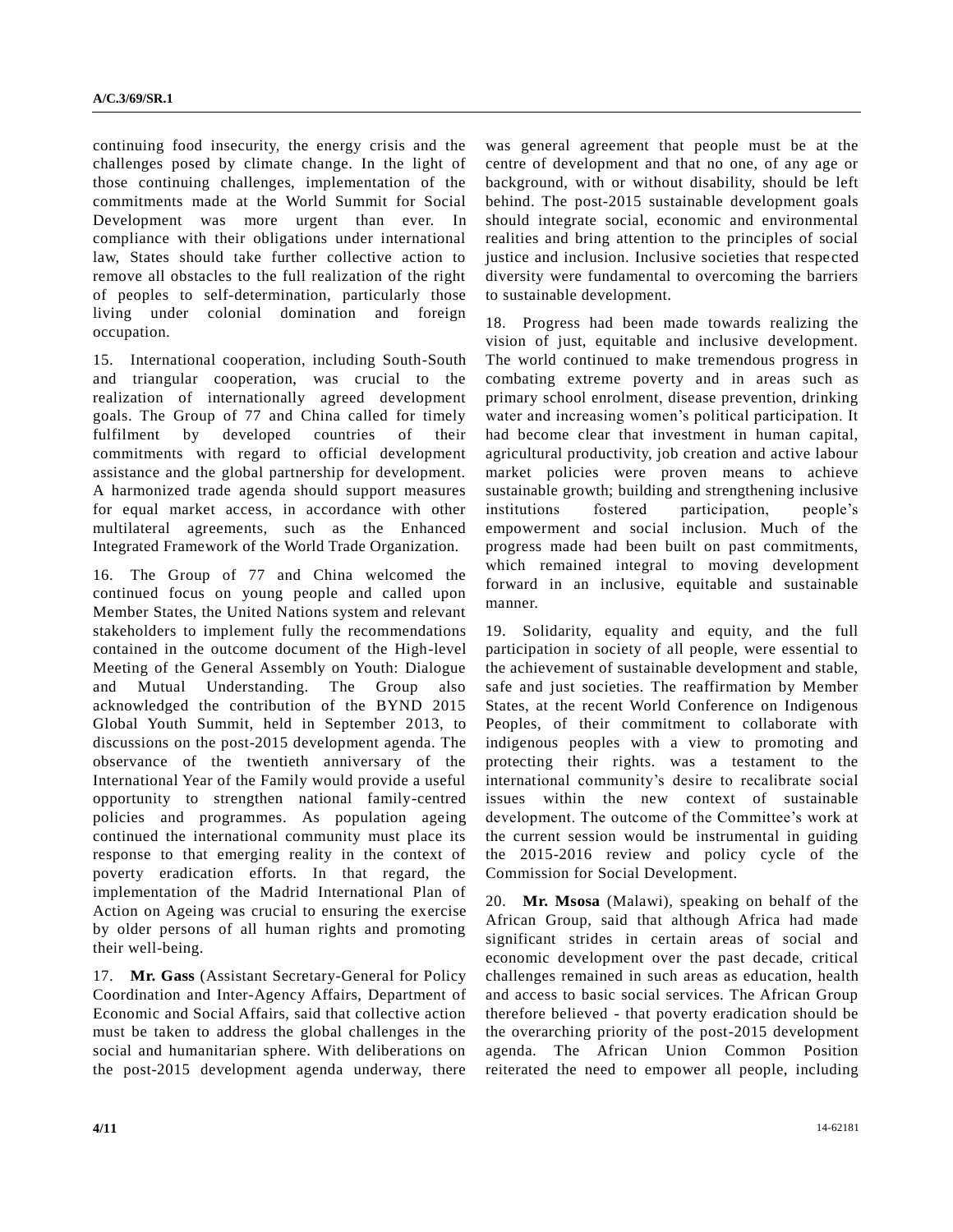those living in vulnerable situations, through inclusive growth and through measures that ensured that no individual remained below the poverty line.

21. The African Union had adopted a plan of action on the family, in the belief that the family remained a fundamental nucleus in African societies and played a critical role in mending the social fabric within communities. Efforts would continue to relieve the plight of the members of every African family, particularly women and girls living in poverty. Similar efforts to address the challenges presented by an ageing population had yielded the African Union Policy Framework and Plan of Action on Ageing and the draft protocol to the African Charter on Human and Peoples' Rights on the Rights of Older Persons in Africa. In that regard, advocacy efforts should aim at improving the fulfilment of relevant obligations and encouraging appropriate consultations with older people in those processes, and should also ensure the allocation of resources for the implementation of commitments.

22. In November 2012, as a follow-up to the 2012 evaluation of the first African Decade of Persons with Disabilities, 1999-2009, and the Continental Plan of Action, the African Union Disability Architecture had been adopted. However, evaluations of progress achieved by member States towards the implementation of the Continental Plan of Action had revealed that an insignificant proportion of persons with disabilities had access to care, rehabilitation and education and that many persons with severe disabilities did not survive because of lack of supportive services and resources.

23. In order to promote youth development and empowerment, the African Union had adopted the African Youth Charter in 2006 and a plan of action for the African Youth Decade, 2009-2018. Nonetheless, critical unemployment and underemployment challenges remained among African youth. Moreover, although enrolment in higher education had tripled in recent years, universities were still teaching institutions as opposed to the research centres necessary to maintain competitiveness at the global level. Furthermore, existing technical and vocational education and training programmes were inadequate and underfunded and were unable to absorb the large numbers of early school leavers.

24. The adoption, in 2002, of the Protocol relating to the Establishment of the Peace and Security Council of the African Union, a mechanism for conflict prevention, management and resolution, provided a robust and proactive framework for promoting peace and security in the African continent, while the Abuja Declaration and Plan of Action on HIV and AIDS, Tuberculosis, and Other Related Infectious Diseases, adopted in April 2001, sought to address pandemics. The African Group was committed to improving domestic investment in health as a mechanism to strengthen health systems in their countries.

25. The African Group welcomed the international community's support to countries grappling with the Ebola crisis, and the two resolutions adopted by the Security Council and General Assembly in September 2014. However, although the desire to protect was an appropriate response, it should not result in the isolation and stigmatization of afflicted persons or of countries impacted by the crisis. Instead, increased attention should be given to post-conflict reconstruction and socioeconomic development efforts in the affected countries.

26. Comprehensive strategies and group-specific approaches to empower the family, individuals and communities should be taken to ensure they were active agents in the achievement of inclusive and sustainable development. Efforts should be scaled up towards social protection for all, with an emphasis on the vulnerable, through an integrated and multi-sectoral approach to accelerate social integration and inclusion. The African Group was committed to promoting social development and reducing inequalities among people in Africa and appealed to the international community and relevant partners to continue to support those efforts.

27. **Mr. Mendoza-Garcia** (Costa Rica), speaking on behalf of the Community of Latin American and Caribbean States (CELAC), said that CELAC was deeply committed to promoting social inclusion and integration as one of the three basic pillars of social development, together with poverty eradication and full employment. The eradication of hunger and poverty would require inclusive and integrated development strategies designed to achieve a more equitable distribution of the benefits of economic growth and improve access to basic services.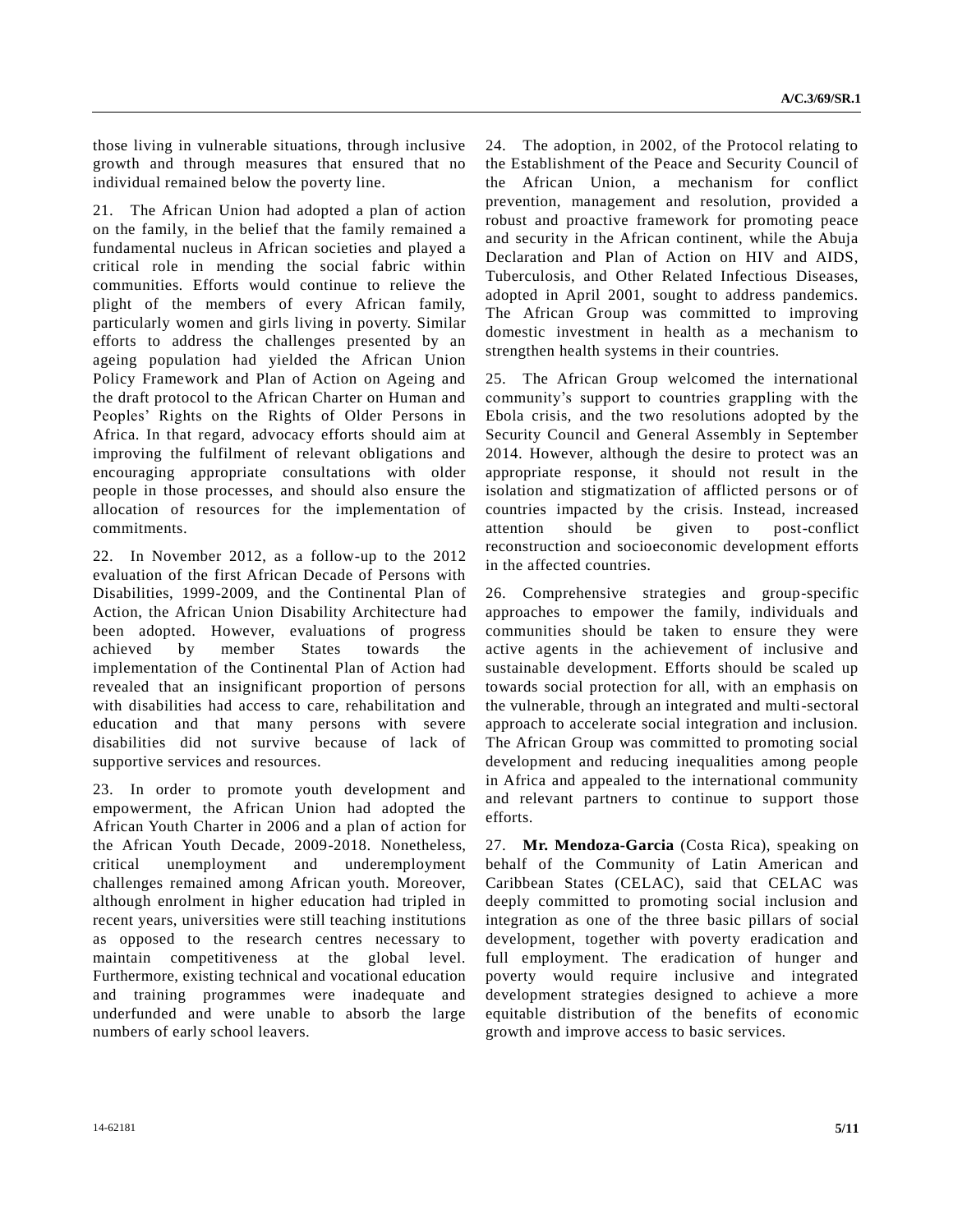28. International cooperation, in particular official development assistance, South-South cooperation and technical cooperation were essential to development. Reforms of the financial and economic system were also urgently needed. Based on the fundamental principle of national ownership, new forms of international cooperation and solidarity in support of national efforts should be developed. The CELAC countries had successfully implemented programmes designed to promote social inclusion and the empowerment and participation of vulnerable and marginalized persons, demonstrating that political will could yield positive outcomes despite limited resources. They continued to pursue various policies for promoting comprehensive social development, encouraging economic growth, spurring job creation and enhancing existing programmes and strategies to combat poverty domestically.

29. The CELAC countries believed that young people should be given adequate educational opportunities and training, as their participation in education programmes at all levels was crucial to the building of more inclusive and prosperous societies. CELAC was concerned about the rapid ageing of the population in the developing world and actively promoted the inclusion of older persons in society through expanded social strategies. The international community should pay more attention to the promotion and protection of the rights of older persons, step up implementation of the Madrid International Plan of Action on Ageing at all levels, and consider the feasibility of an international convention for the protection and promotion of the rights of older persons. The CELAC countries were actively promoting the full inclusion and integration of persons with disabilities, in line with the Convention on the Rights of Persons with Disabilities, and welcomed the appointment of the Special Envoy on Disability and Accessibility.

30. The international community should address the increasing prevalence of non-communicable diseases, which displayed a clear link to poverty and posed a serious threat to the socioeconomic development of developing countries. In that connection, CELAC welcomed the outcome document of the July 2014 High-Level Meeting on Non-communicable Diseases and the inclusion in the sustainable development goals of a commitment to reduce premature mortality caused by non-communicable diseases through prevention and treatment.

31. The post-2015 development agenda should be built on the foundation of the Millennium Development Goals, and all aspects of the economic, social and environmental dimensions of sustainable development should be properly integrated in the new development framework. It was important to recall that culture was crucial to sustainable development and contributed to poverty eradication, the reduction of social inequalities, the expansion of employment opportunities and social inclusion, all of which would help bring about more equitable societies.

32. **Mr. Rahming** (Bahamas), speaking on behalf of the Caribbean Community (CARICOM), said that for small island developing States, one of the main challenges was climate change, which, as reiterated in the outcome document adopted at the third International Conference on Small Island Developing States, posed a serious threat to territorial integrity, viability and survival and undermined efforts to achieve sustainable development goals. Accordingly, the priorities of those States should be incorporated into the post-2015 development agenda, which should in turn be mainstreamed into all levels of sustainable development. CARICOM welcomed the development of the climate impact assessment model by the Caribbean subregional headquarters of the Economic Commission for Latin America and the Caribbean. That tool, which was used to assess the social and economic consequences of climate change, further validated the economic and social vulnerabilities faced by small island developing States.

33. The CARICOM Governments continued to develop modalities to address the social development needs of the people of the region. In July 2014 they had adopted a comprehensive strategic plan for 2015- 2019. A Commission on Human Resource Development had been established and, in November 2014, would undertake a comprehensive review of education and human resource development in the region. A CARICOM declaration on the post-2015 international development agenda had been adopted and, in August 2014, the CARICOM Ministerial Committee on Human and Social Development had approved a strategy and plan, developed in conjunction with the United Nations Population Fund to reduce adolescent pregnancies in the region over the period of 2014- 2019.

34. The implementation of the successful Youth Development Action Plan, which helped to guide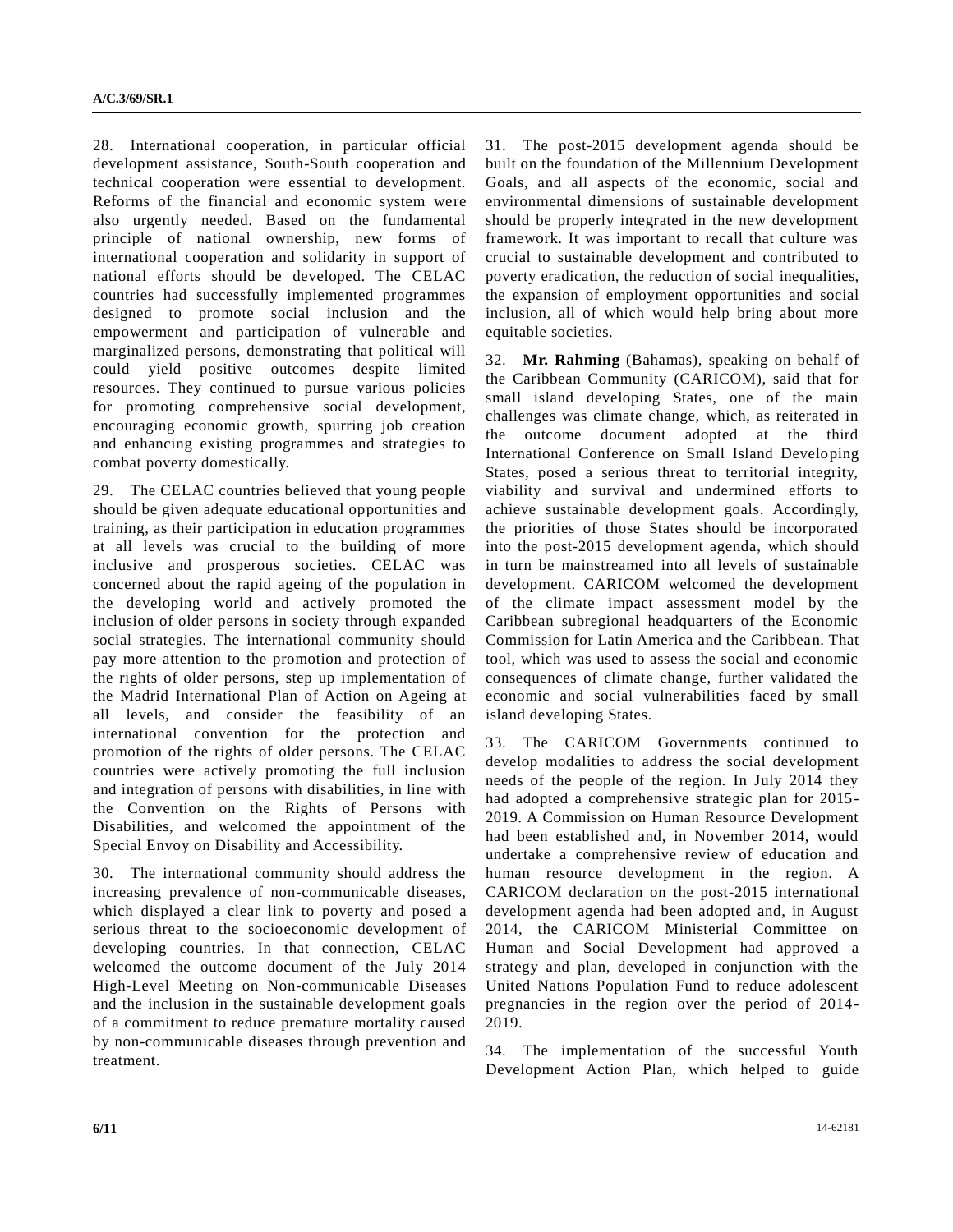national youth-related policy, planning and action, would continue. In January 2014, the Secretary-General of CARICOM had conducted a social media interaction, affording youth across the region the opportunity to share their views on the issues that affected them, and to familiarize themselves with the work of CARICOM, preceded by a youth forum which had developed environmentally friendly educational materials. The Caribbean Youth Ambassador Programme enabled young people to engage in the decision-making process and participate in sustainable development, and included programmes designed to reduce youth on youth violence. CARICOM was mindful of the challenges faced by older persons and had adopted the Caribbean Charter on Health and Ageing as a coordinated approach to ensuring the health and full integration and participation of older persons in Caribbean societies and economies and facilitating supportive environments, health care, economic security, and employment and other productive activities for healthy ageing.

35. CARICOM strongly supported the outcome document of the September 2013 High-level meeting of the General Assembly on disability and development. It would continue to support the work of the Special Rapporteur on Disability of the Commission for Social Development. In December 2013, CARICOM had convened a High-level Ministerial Meeting on the Rights of Persons with Disabilities in the Caribbean, the resulting declaration of which had called for enhanced national and regional policies to strengthen legislative frameworks promoting social services for and the protection of persons with disabilities.

36. **Mr. Haniff** (Malaysia), speaking on behalf of the Association of Southeast Asian Nations (ASEAN), said that ASEAN was pursuing its efforts for the establishment of a people-centred, economically integrated, culturally harmonious and socially responsible Community by 2015 through the advancement of social welfare and protection, social justice and rights, and human development. It welcomed the continued focus of the Commission for Social Development on promoting the empowerment of people to achieve poverty eradication, social integration and full employment and decent work for all and, at the regional level, it was advocating community empowerment in pursuit of balanced growth and inclusive development. It supported the view that improved efforts should be made to address

the root causes of poverty, inequality and social exclusion.

37. ASEAN was committed to promoting social justice and mainstreaming people's rights into its policies and all spheres of life; protection of the rights of disadvantaged and vulnerable groups was central to the ASEAN Socio-Cultural Community Blueprint, as well as the Strategic Framework on Social Welfare and Development (2011-2015). ASEAN had also proclaimed the ASEAN Decade of Persons with Disabilities, 2011-2020, and had adopted the Bali Declaration on the Enhancement of the Role and Participation of Persons with Disabilities in ASEAN Community. The ASEAN Programme Evaluation and Planning Conference for Persons with Disabilities, which had discussed mechanisms to develop the capacity of Governments to provide social services for persons with disabilities through technical cooperation among ASEAN member States, had been held in April 2014.

38. With regard to social protection for older persons, the 11th ASEAN and Japan High Level Officials Meeting on Caring Societies had been held in December 2013 in Tokyo. Several recommendations had emerged from that meeting, such as the need to reorient and build systems to support older persons in their communities and in the context of growing urbanization. The 12th meeting, with the theme "resilient communities with active ageing" would be held in October 2014 in Tokyo.

39. Social protection was a cross-cutting issue that required close collaboration between Governments and the private sector, development partners, civil society, service providers, and other relevant stakeholders. In September 2014, recognizing the importance of stable development programmes, the ASEAN Socio-Cultural Community Council had endorsed five central elements with a view to their incorporation in the ASEAN post-2015 vision.

40. The biennial ASEAN Ministerial Meeting on Youth continued to be a platform for discussion of the role of younger generations in boosting regional solidarity. The region's youth were active participants in ASEAN-related meetings, including the May 2014 ASEAN Summit. To further instil a sense of community, an ASEAN Youth Volunteer Program and other volunteer initiatives had been established. During the inaugural programme, 97 volunteers from the 10 Member States had been recruited.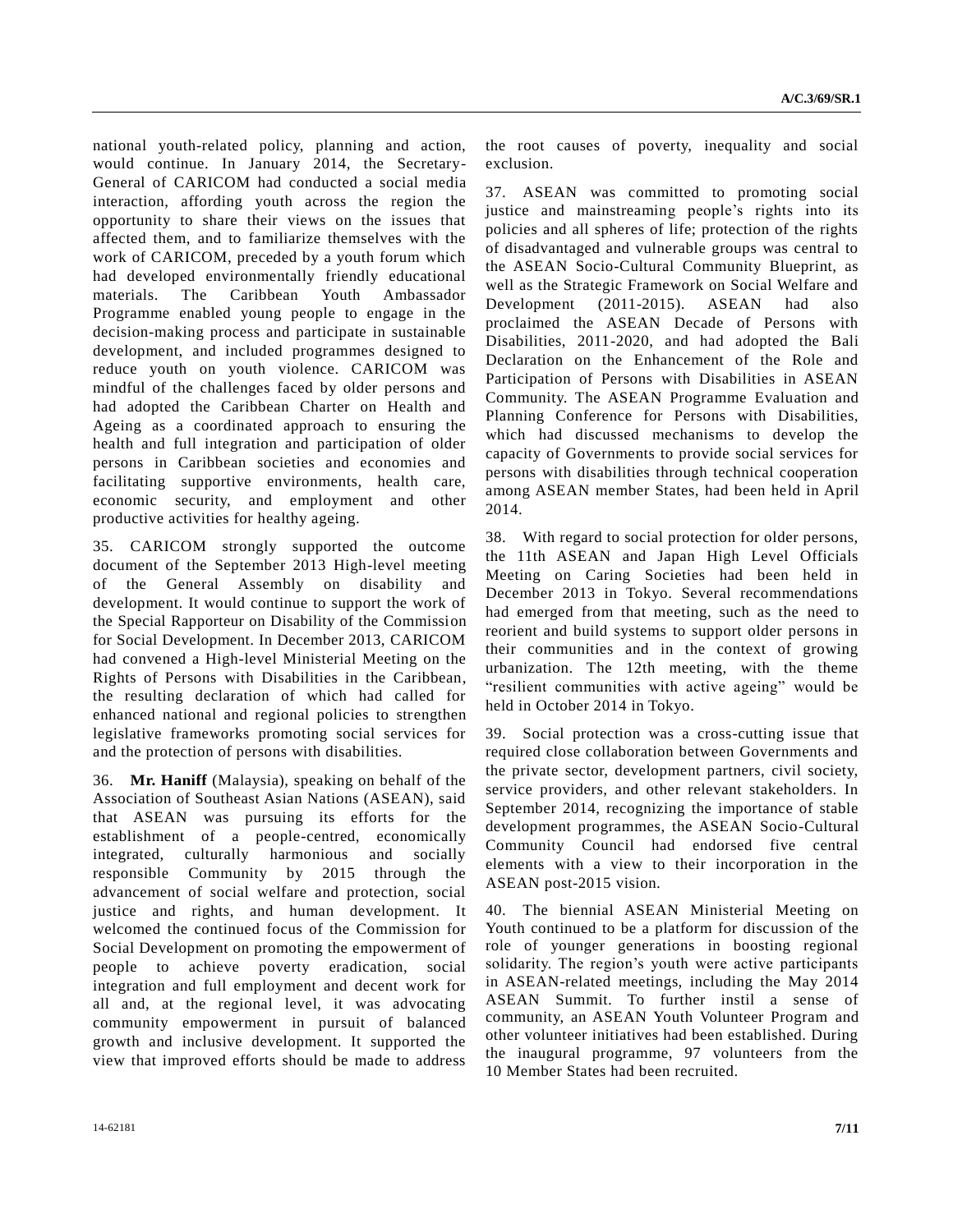41. **Mr. Ntwaagae** (Botswana), speaking on behalf of the Southern African Development Community (SADC), said that the SADC15-year Regional Indicative Strategic Development Plan were in line with the objectives of the World Summit for Social Development but faced significant challenges in respect of implementation. In particular, limited capacity and a severe lack of funds were hindering efforts undertaken by SADC member States to stimulate economic development in the region. In that respect, SADC welcomed the recommendation contained in the report of the Secretary-General [\(A/69/187\)](http://undocs.org/A/69/187) for the establishment of a coordinating mechanism within the United Nations system that would effectively respond to needs for technical assistance, including for capacity-building, bearing in mind that the combined assistance of the United Nations and international development partners was required to enable SADC countries to implement social development policies and programmes and achieve internationally agreed development goals.

42. Poverty eradication, which remained the greatest challenge in the region, had registered steady but limited progress over the past decade, but further progress was being impeded by the ongoing global financial and economic crises, food insecurity and climate change. SADC was therefore redoubling its efforts to implement the Plan of Action of the Dar es Salaam Declaration on Agriculture and Food Security.

43. While increased access to anti-retroviral drugs had contributed to a decline in HIV/AIDS mortality, the high cost of the drugs continued to be unsustainable and the capacity of the health-care sector limited. SADC was continuing to engage its international partners to find a solution to those problems.

44. Unemployment, particularly of youth, was an ongoing challenge in a region in which youth accounted for an increasingly significant portion of the population. While targeted efforts had focused predominantly on improving the accessibility and quality of education, the capacity of SADC countries to employ adequately skilled youth remained limited, a challenge that those countries were addressing by promoting economic development through the mobilization of natural resources, a theme that had been the focus of the 34th ordinary summit of SADC, held in August 2014.

45. **Mr. Mayr-Harting** (Observer for the European Union), speaking also on behalf of the candidate countries Albania, Montenegro, Serbia, the former Yugoslav Republic of Macedonia and Turkey; the stabilization and association process country Bosnia and Herzegovina; and, in addition, Armenia, Georgia and the Republic of Moldova, said that, despite progress made toward economic recovery in European Union member States, the legacy of the global financial and economic crisis continued to hamper growth. To address the unacceptably high unemployment levels, particularly of youth, the European Union had announced an ambitious Jobs, Growth and Investment Package as a central pillar of its policy over the next five years, supplementing its 10-year comprehensive Europe 2020 strategy for smart, sustainable and inclusive growth and its Youth Guarantee. It had likewise proposed an Employment Package, a Youth Employment Package and a Social Investment Package to provide guidance on the national reforms that were needed to meet commitments to the Europe 2020 targets.

46. While the goal of halving the rate of extreme poverty had been met five years ahead of the 2015 deadline, chronic poverty, which affected women disproportionately, remained a pressing challenge. Efforts to achieve the remaining Millennium Development Goals must therefore be intensified, on the basis of stronger global partnerships. The post-2015 development agenda must be people-centred and should prioritize good governance and the promotion of peaceful societies. In that respect, the reports of the Open Working Group on Sustainable Development Goals and the Intergovernmental Committee of Experts on Sustainable Development Financing provided a useful basis for the development of that framework, integrating in a balanced manner the social, economic and environmental dimensions of development. The European Union would engage in the discussion on means of implementation of the post-2015 agenda, including financing. That agenda should ensure a rights-based approach encompassing all human rights.

47. The European Union reaffirmed its support for the principles and objectives of the Programme of Action adopted by International Conference on Population and Development, which should be carried forward in the formulation of the post-2015 agenda and sustainable development goals. It continued to promote gender equality in all its policies with particular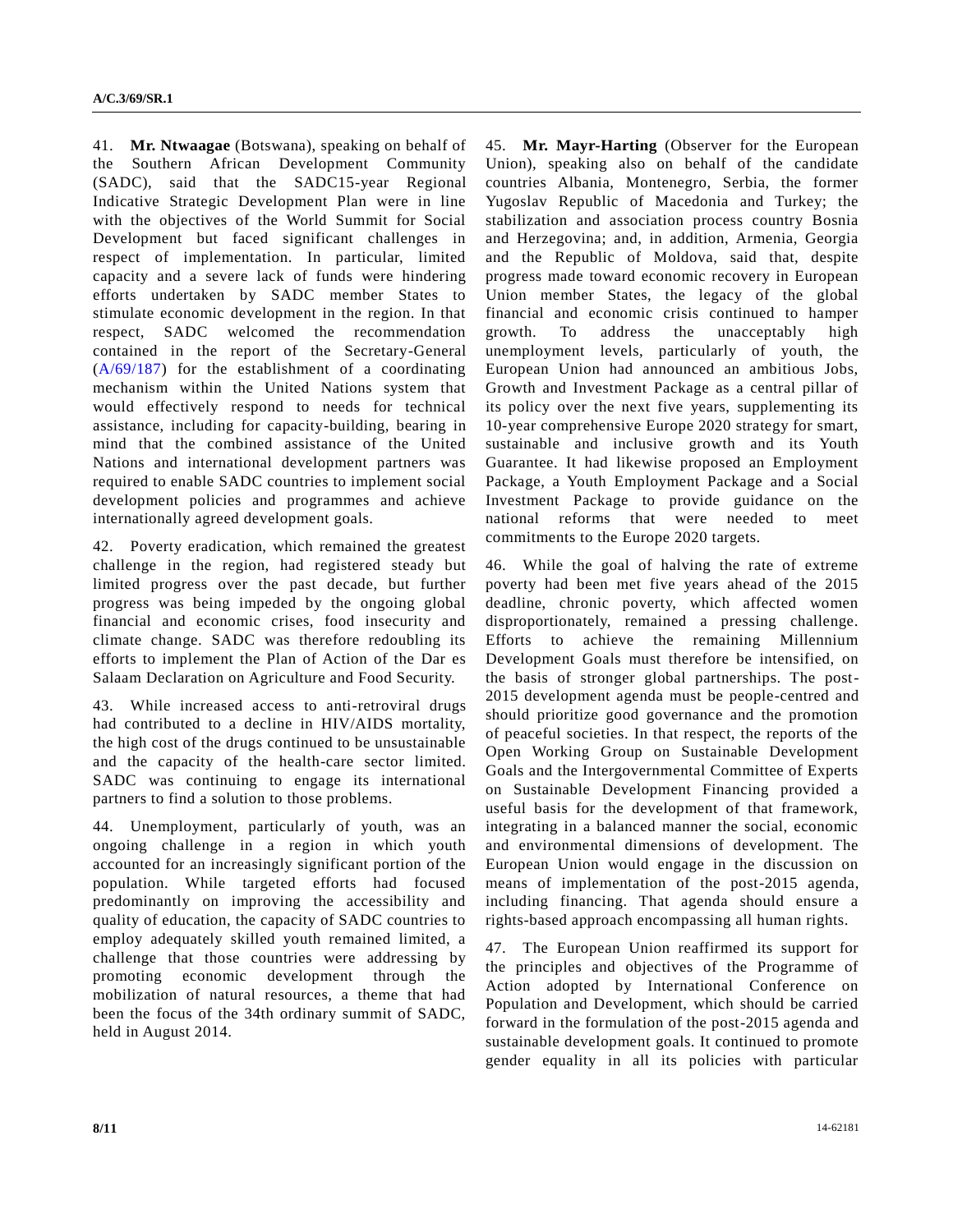emphasis on equal economic independence, equal pay for equal work and work of equal value, equality in decision-making, dignity, integrity and the suppression of gender-based violence. It closely monitored fulfilment of the commitments made under the Beijing Declaration and Platform for Action and welcomed the corresponding review process.

48. Drawing upon its own best practices and those defined by the World Programme of Action for Youth and the Secretary-General's Envoy on Youth, the European Union sought to place youth unemployment and youth-related challenges at the centre of the global agenda. It would continue to monitor progress within the Europe 2020 framework and make youth a focal point of international cooperation initiatives.

49. While European Union member States were actively promoting the rights of older persons to social protection and access to health and social services, they needed to take further steps to address, inter alia, age discrimination, decent work availability, social protection and prevention of elder abuse. The European Union's commitment to the protection of older persons from a human rights perspective was reflected in a side event it had hosted on that theme in the context of the Open-ended Working Group on Ageing.

50. As a Party to the Convention on the Rights of Persons with Disabilities, the European Union continued to implement its European Disability Strategy 2010-2020, which included a focus on external action, in order to remove social and economic barriers faced by those persons.

51. **Mr. Lambertini** (Italy) said that social development was a timely concern in the aftermath of the global financial and economic crisis. Inclusive and sustainable development could not take place without the full participation of all persons, including those with disabilities. Italy had established a national observatory on the status of persons with disabilities and, in 2013, had developed a biennial action plan that contained specific measures to protect persons with disabilities in developing partner countries, particularly in the context of humanitarian emergencies. Italy had also undertaken a series of international cooperation projects to promote the empowerment of persons with disabilities and welcomed the inclusion of disability concerns in the proposals of the Open Working Group on Sustainable Development Goals. It was committed

52. Youth unemployment was hindering development and recovery from the financial and economic crisis in many countries in Europe and the world. Italy would continue to cooperate with the World Programme of Action for Youth to develop new approaches to youth empowerment. At the same time, a truly inclusive society could not exclude older persons, who should be viewed as an asset rather than a burden to society; collective efforts must be made to guarantee their human rights and social integration.

53. The commitments made under the Beijing Platform for Action must be implemented, as gender equality was central to the achievement of all social development goals. In September 2014, together with Ghana, Italy had organized a high-level ministerial event on food security and women's empowerment that had focused on the connection between gender equality and food security, a link that would be explored further at the 2015 World Expo in Milan. Italy attached great importance to the role of the family as a national legal institution and a dynamic player in the development process. It recognized the needs of non-traditional couples and families and was strongly committed to adopting measures to sustain the family and the needs and rights of all family members.

#### *54. Ms. Nilsson (Sweden), Vice-Chair, took the Chair.*

55. **Ms. Robl** (United States of America) said that the formulation of the post-2015 development agenda, which presented an unprecedented opportunity for the international community to articulate clear, ambitious and measurable goals to advance global priorities, must focus on the needs of the most vulnerable groups and tackle the issues of poverty, hunger, health and resilience. Women, youth, older persons and members of other at-risk groups, including persons with disabilities, should contribute to development and share in its benefits.

56. The United States had worked with the United Nations, Member States and civil society to call attention and develop responses to elder abuse, the scope and pervasiveness of which was often underestimated due to underreporting. It had hosted a first-of-its kind panel discussion at the twenty-seventh session of the Human Rights Council that had addressed the multiple forms of abuse faced by older persons and had reviewed efforts by the United Nations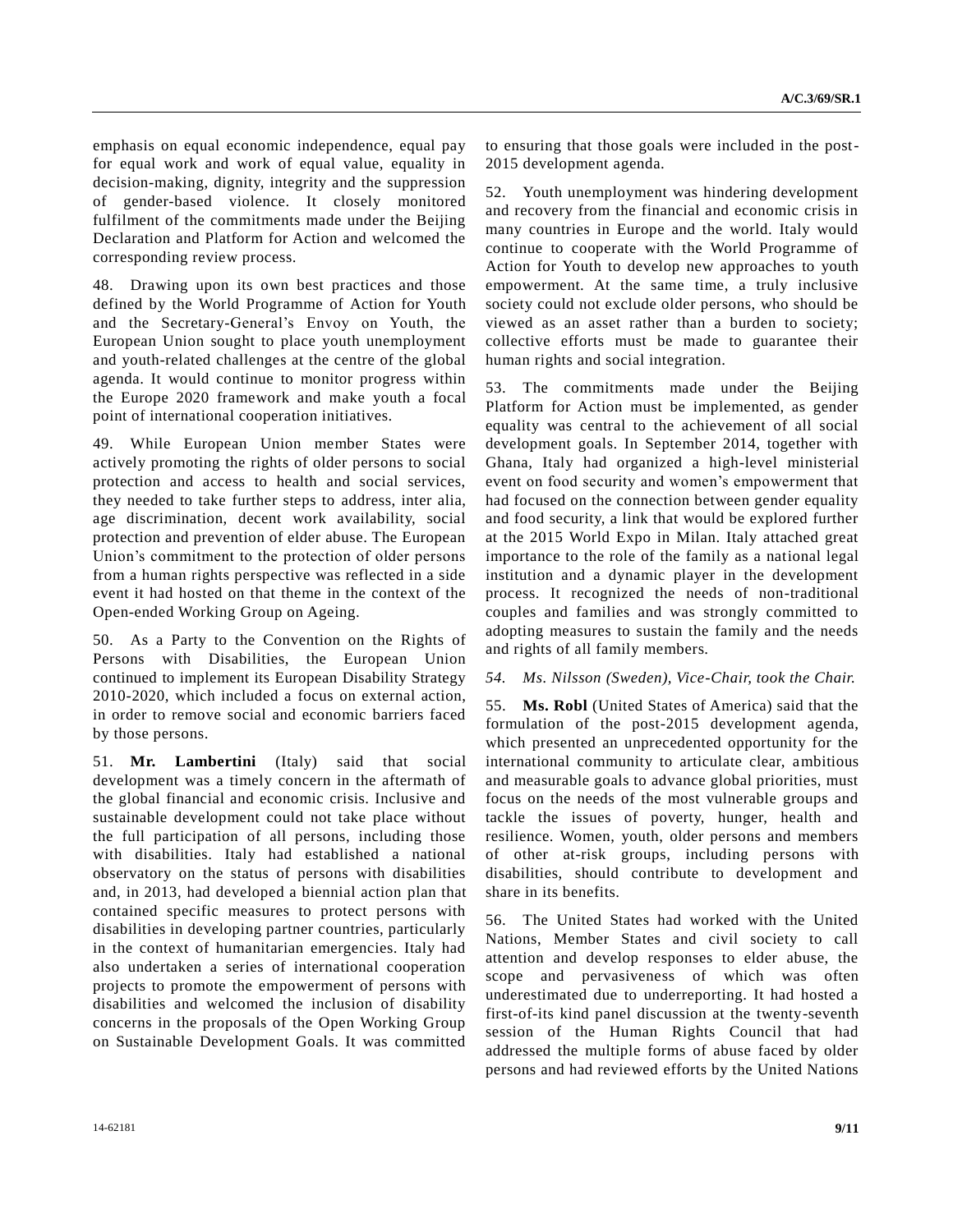to prevent and respond to that phenomenon and its public health consequences and promote public education efforts.

57. With regard to disability, the United States supported the principle of leaving no one behind. It was committed to using development assistance to improve the lives of persons with disabilities, and had established two high-level national positions to ensure that disability concerns were taken into account in foreign assistance and development programmes and that responses to international humanitarian emergencies addressed the needs of persons with disabilities.

58. Improving access to quality education, particularly for girls, including literacy in the early years, was the key to eradicating poverty and promoting economic, social and political development. The United States was contributing to that effort through bilateral and multilateral assistance programmes in support of literacy, education in times of conflict and crisis, workforce development and global citizenship initiatives to promote education for all.

59. The United States welcomed the exchanges that had taken place during the panel discussion held at the twenty-seventh session of the Human Rights Council on the protection of the family and its members, and the recognition of the capacity of various forms of the family to provide a nurturing environment. It was essential to uphold the human rights of all individuals in all families and to promote the principles of non-discrimination, inclusion and diversity.

60. **Mr. Rakovskiy** (Russian Federation) said that the Russian Federation advocated the further formulation of concrete measures to achieve the social development goals established by the United Nations, focusing on the problems of vulnerable groups of the population. It supported the focus on poverty eradication, social integration, full employment and decent work for all, and the links established between social development, security and human rights and remained committed to the full development of human potential, reduction of poverty and inequality, and enhancement of the standard of living of the population. His Government was continuing to provide state assistance for employment, thereby raising productivity and the quality of work, and stimulating small and mediumsized enterprises. By 2020 it planned to create and modernize 25 million high-tech workplaces, which

**10/11** 14-62181

would lead to a doubling of labour productivity. It supported the strategy of the International Labour Organization on employment and social protection.

61. Following its adoption of the Convention on the Rights of Persons with Disabilities in 2012, the Russian Federation had accelerated its work on ensuring equal opportunities for persons with disabilities in the exercise of all categories of rights and freedoms. His Government and non-governmental disability organizations were concentrating particularly on the implementation throughout the Russian Federation of the "Accessible environment" programme for 2011-2015 aimed at creating barrierfree living conditions for persons with disabilities.

62. Older persons comprised 23 per cent of the population of the Russian Federation, and that figure was expected to increase to 30 per cent by 2030. The scope and quality of support for older persons therefore needed to be expanded. Active efforts were underway to improve financial and material support, medical care and social services. In that regard, his Government was guided by the Madrid International Plan of Action on Ageing.

63. In line with the World Programme of Action for Youth, with its focus on job placement and stable employment, the Russian Federation continued to provide various forms of state support to young people, including housing subsidies. It sought to foster civic responsibility, tolerance, moral values, ethnic and religious tolerance and the ideals of peace and friendship between nations among young people. It attached particular importance to strengthening the functions of the family, solidarity between generations and upholding traditional family and moral values and believed that the stability and well-being of the traditional family was one of the main prerequisites for ensuring social stability and long-term sustainable development.

64. In seeking the optimal balance between social development and sustainable economic growth, there was no one answer for all countries. Governments should share their experience and best practices in that regard, and the Russian Federation was prepared to cooperate with a wide range of partners to achieve that aim.

65. **Ms. Moreno** Guerra (Cuba) said that the unjust and unsustainable international economic and political order, which continued to exclude the legitimate